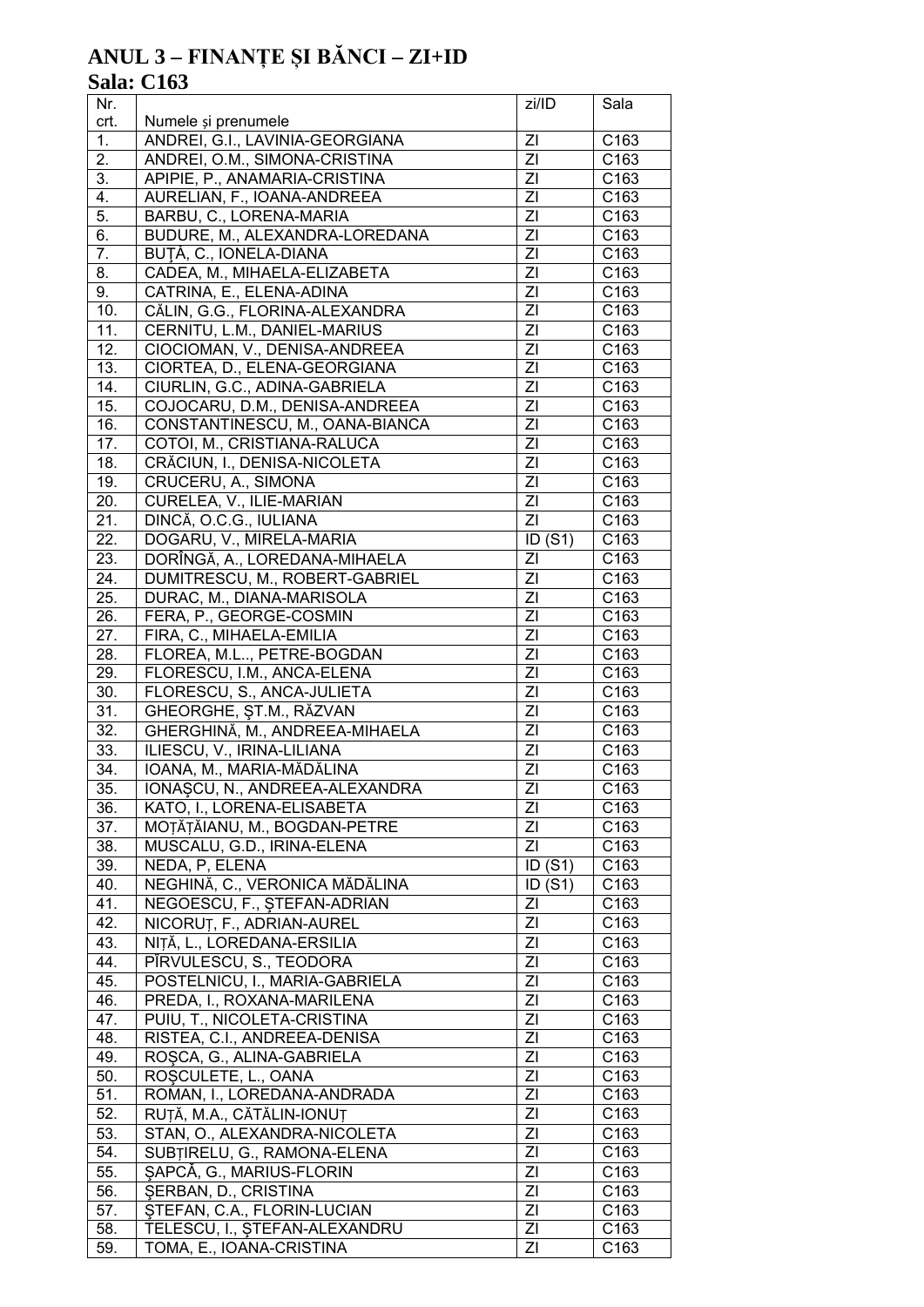| 60. | TUDOR, M., ADRIANA-GEORGIANA       | 71 | C <sub>163</sub> |
|-----|------------------------------------|----|------------------|
| 61. | TENOVICI, S.S., LIGIA-MARIA        | ΖI | C <sub>163</sub> |
| 62. | TURLEA, M., CAMELIA-GEORGETA       | ΖI | C <sub>163</sub> |
| 63. | UNGUREANU, D., IONUȚ-RADU          | ΖI | C <sub>163</sub> |
| 64. | VAICĂR, F., ANDREI-FLORENTIN       | ΖI | C <sub>163</sub> |
| 65. | VESELU, M., GEORGIANA-ELIZA        | 71 | C <sub>163</sub> |
| 66. | VINTILĂ, G., FLORIN-BOGDAN         | 71 | C <sub>163</sub> |
| 67. | VÎLCEA, F., ANDREEA                | ΖI | C <sub>163</sub> |
| 68. | ZĂBAVĂ, I., ANDADRA-MARILENA-MARIA | ΖI | C <sub>163</sub> |
| 69. | ZDURCEA, A., ANCA-IOANA            | 71 | C <sub>163</sub> |
|     |                                    |    |                  |

# **ANUL 3 - CONTABILITATE SI INFORMATICA** DE GESTIUNE - ZI+ID

# **Sala: C005**

| Nr.               |                                     | zi/ID          | Sala |
|-------------------|-------------------------------------|----------------|------|
| crt.              | Numele și prenumele                 |                |      |
| 1.                | AGAPIE, M., MILUȚA IULIANA          | ID             | C005 |
| 2.                | ANGHEL, M, MIRELA                   | ZI             | C005 |
| $\overline{3}$ .  | BÎLDEA, I, FLORENTINA MIRABELA      | ZI             | C005 |
| $\overline{4}$ .  | BÎLTAC, G, OLIVIAN                  | ZI             | C005 |
| $\overline{5}$ .  | BĂLOI, H, IONELA ADINA              | ΖI             | C005 |
| 6.                | BECHEANU, D., MARIA                 | ID             | C005 |
| 7.                | BELEGA, M., ANA MARIA               | ZI             | C005 |
| 8.                | BISTRICEANU, A, LOREDANA-ILEANA     | ZI             | C005 |
| 9.                | CÎRȚU, AM, DRAGOȘ ALIN CRISTIAN     | ZI             | C005 |
| 10.               | CHITU, GH, ALINA GABRIELA           | ZI             | C005 |
| 11.               | CHIȘ, I., CĂTĂLINA                  | ID             | C005 |
| $\overline{12}$ . | CIOBOTARU, C, ANA-MARIA             | ZI             | C005 |
| 13.               | CISMARU, I, MIHAI VALENTIN          | ZI             | C005 |
| 14.               | CIUREA, I, ELENA ANDREEA            | ZI             | C005 |
| 15.               | CÎRSTEA, D., ANDREEA                | ID             | C005 |
| 16.               | COJOCARIU, F, RALUCA ANDREEA        | ZI             | C005 |
| 17.               | COJOCARU, D, EMILIA-ALEXANDRA       | ZI             | C005 |
| 18.               | COJOCARU, I, FLORENTINA-IONELA      | ΖI             | C005 |
| 19.               | COMAN, M., CLAUDIA IONELA           | ΖI             | C005 |
| 20.               | DAN, F., FLORIN-CĂTĂLIN             | ID             | C005 |
| 21.               | DANCIU, P, MANUELA                  | ID             | C005 |
| 22.               | DIȚĂ, T, ANAMARIA                   | ZI             | C005 |
| 23.               | DOGEANU, I, MARINELA FLORINELA      | ZI             | C005 |
| 24.               | DRĂGHICI, T, SORINA MĂDĂLINA        | ZI             | C005 |
| 25.               | DRĂCEA S. DANIEL                    | ZI             | C005 |
| 26.               | DUMBRĂVEANU, M, ELENA               | ZI             | C005 |
| 27.               | DUMITRESCU, C, ALEXANDRA ANDREEA    | ΖI             | C005 |
| 28.               | DUMITRU, T, FLORINA-MĂDĂLINA        | ZI             | C005 |
| 29.               | DURDU, T, ILEANA GABRIELA           | ZI             | C005 |
| 30.               | ENCULESCU, I, IONELA FLORENTINA     | ΖI             | C005 |
| 31.               | FĂRCĂȘANU, P., DANIELA              | ID             | C005 |
| $\overline{32}$ . | GÎNĂ, R.A., MIHAELA ROXANA          | ZI             | C005 |
| 33.               | GHERLAN, I, ARTUR LUCIAN            | ZI             | C005 |
| 34.               | GHIMPETEANU, S M, DENISA-ANDREEA    | ZI             | C005 |
| 35.               | GIURCĂ, O, ANAMARIA LARISA          | ΖI             | C005 |
| 36.               | GIUREA, D., ȘTEFANIA-CRISTINA       | ZI             | C005 |
| 37.               | GLONT, I.N., FLORINA                | ID             | C005 |
| 38.               | GOICEANU, Ș, CĂTĂLINA-MARIA         | ZI             | C005 |
| 39.               | GUNIȚĂ, I, OANA CAMELIA             | ΖI             | C005 |
| 40.               | HAUCIUC, A, NINA-MĂDĂLINA           | ΖI             | C005 |
| 41.               | IACOB, GH, CARMEN MARINA            | $\overline{Z}$ | C005 |
| 42.               | ILIE, I., EMILIA                    | ID             | C005 |
| 43.               | ILIESCU, M, ELENA MARIANA           | ZI             | C005 |
| 44.               | <b>IOVESCU, I, CONSTANTA MONICA</b> | ZI             | C005 |
| 45.               | IRIZA, GM, LIVIA BIANCA             | ΖI             | C005 |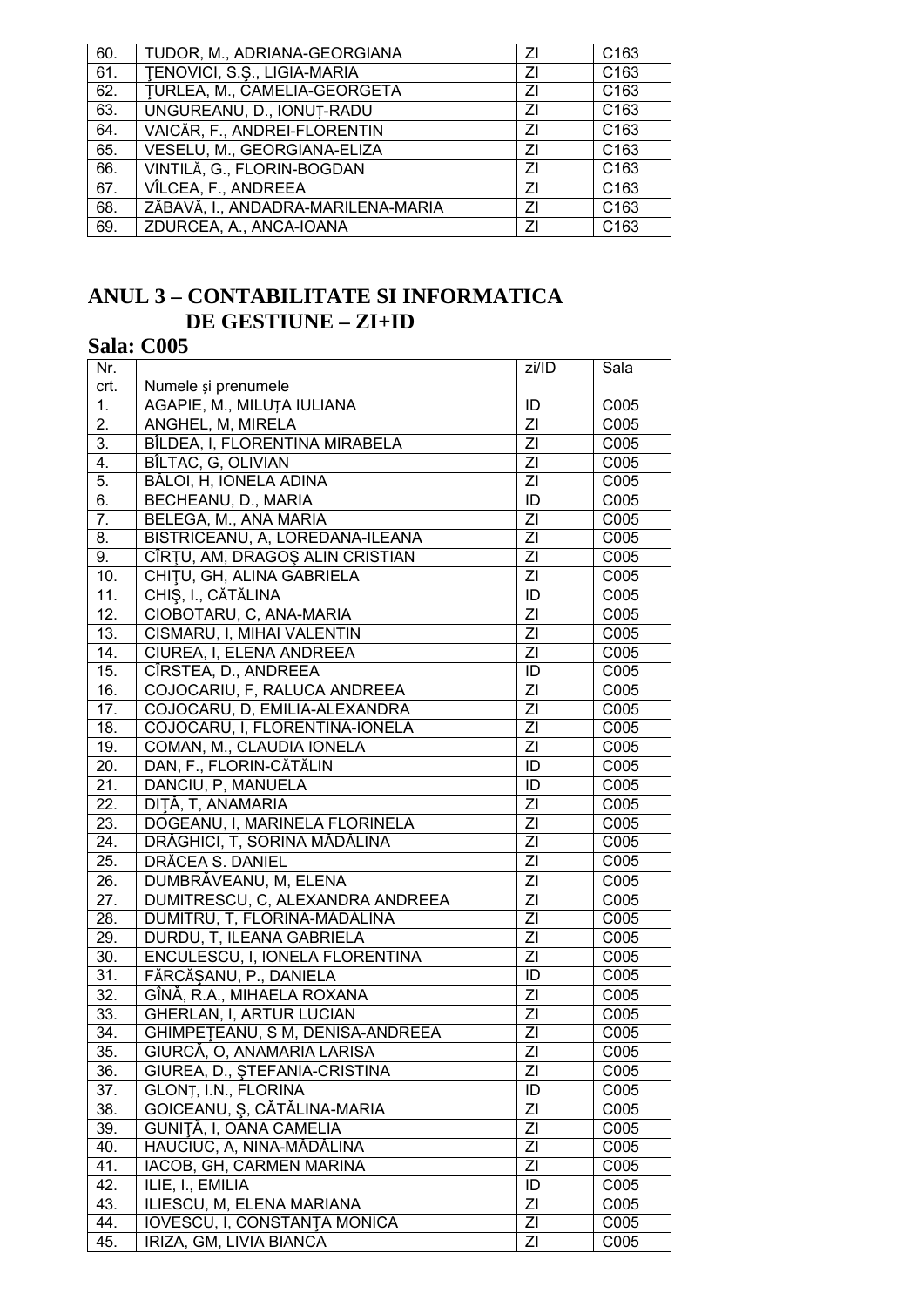| 46.               | ISCRU, D, MIHAELA                | ΖI             | C005              |
|-------------------|----------------------------------|----------------|-------------------|
| 47.               | MÎNZATU, M, ROXANA MIHAELA       | ZI             | C005              |
| 48.               | MĂRGINEANU, N., ANA-MARIA        | ID             | C005              |
| 49.               | MIHAI, I, PETRUTA VIOLETA        | $\overline{Z}$ | C005              |
| 50.               | MILCU, M., OLIMPIA               | $\overline{Z}$ | C005              |
| 51.               | MITRACHE, G., AURELIA GABRIELA   | ID             | C005              |
| 52.               | MONE, I, MIHAELA                 | $\overline{Z}$ | C005              |
| 53.               | MURGU, M, NICOLETA               | $\overline{Z}$ | C005              |
| 54.               | NĂSTĂSOIU N., ALIN., STEFAN      | $\overline{1}$ | C005              |
| 55.               | NEACSU, M, LILIANA FLORENTINA    | ΖI             | C005              |
| 56.               | NIȚĂ, C.M., SIMONA-MARIA         | ΖI             | C005              |
| 57.               | NITU, V, ANDREEA-CAMELIA         | $\overline{Z}$ | C005              |
| 58.               | NINĂ, G, ALEXANDRA-IOANA         | $\overline{Z}$ | C005              |
| 59.               | ORJANU, C, MARIA-CĂTĂLINA        | $\overline{Z}$ | C005              |
| 60.               | PÎRVU, V, SORIN-ADRIAN           | $\overline{Z}$ | C005              |
| 61.               | PAȚĂ, I, ADELINA ELENA           | $\overline{Z}$ | C005              |
| 62.               | PARASCHIV, C.T., ANDREEA MIHAELA | ID             | C005              |
| 63.               | PĂDURARU, I., SILVIA MIHAELA     | ID             | C005              |
| 64.               | PLOAE, C., IULIA-MARILENA        | ΖI             | C005              |
| 65.               | POPA, G, DANIELA CRISTINA        | $\overline{Z}$ | C005              |
| 66.               | POPA, M, VALENTINA LARISA        | $\overline{Z}$ | C005              |
| 67.               | PREDA, D, VICTOR-DANIEL          | $\overline{Z}$ | C005              |
| 68.               | PREDOI, M, GIULIA CAMELIA        | $\overline{Z}$ | C005              |
| 69.               | PUȘCĂ, C, GEANINA MIHAELA        | $\overline{Z}$ | C005              |
| $\overline{70}$ . | PUZDREA, I, DIANA IONELA         | $\overline{Z}$ | C005              |
| $\overline{71}$ . | RĂDUCĂNESCU, , ANA MARIA         | $\overline{Z}$ | C005              |
| 72.               | ROȘU, C, MARIA                   | ΖI             | C005              |
| 73.               | ROIBU, V, MIRA-MIHAELA           | $\overline{Z}$ | C005              |
| $\overline{74}$ . | SĂLCEANU, G.V., IRINA MĂDĂLINA   | $\overline{Z}$ | C005              |
| 75.               | SIMA, M, MIHAELA-IONELA          | $\overline{Z}$ | C005              |
| 76.               | STĂNĂȘEL, M, CORINA-ANA-MARIA    | $\overline{Z}$ | C005              |
| $\overline{77}$ . | STAICU, C, ȘTEFANIA MARGA        | $\overline{Z}$ | C005              |
| 78.               | STIRBU, GH., GABRIELA-ZENAIDA    | $\overline{1}$ | C005              |
| 79.               | TEODORESCU, M, CARMEN-IONELA     | ZI             | C005              |
| 80.               | TUDOR, M, ANDREEA-MIHAELA        | $\overline{Z}$ | $\overline{C005}$ |
| 81.               | TENEA, N G, REBECA GEORGIANA     | $\overline{Z}$ | C005              |
| 82.               | UDREA, V, ANA MARIA              | $\overline{Z}$ | C005              |
| 83.               | VÎLCICĂ, V, DORINA ALINA         | $\overline{Z}$ | C005              |
| 84.               | VÎRBAN, D, GHEORGHE EMANUEL      | $\overline{Z}$ | C005              |
| 85.               | VLĂDUȚ, I.M., IRINA-ELENA        | $\overline{Z}$ | C005              |
| 86.               | VOICU, C, CRISTINA ADRIANA       | $\overline{Z}$ | C005              |
| 87.               | VULTURU, D, LUMINITA FLORENTINA  | $\overline{Z}$ | C005              |
|                   |                                  |                |                   |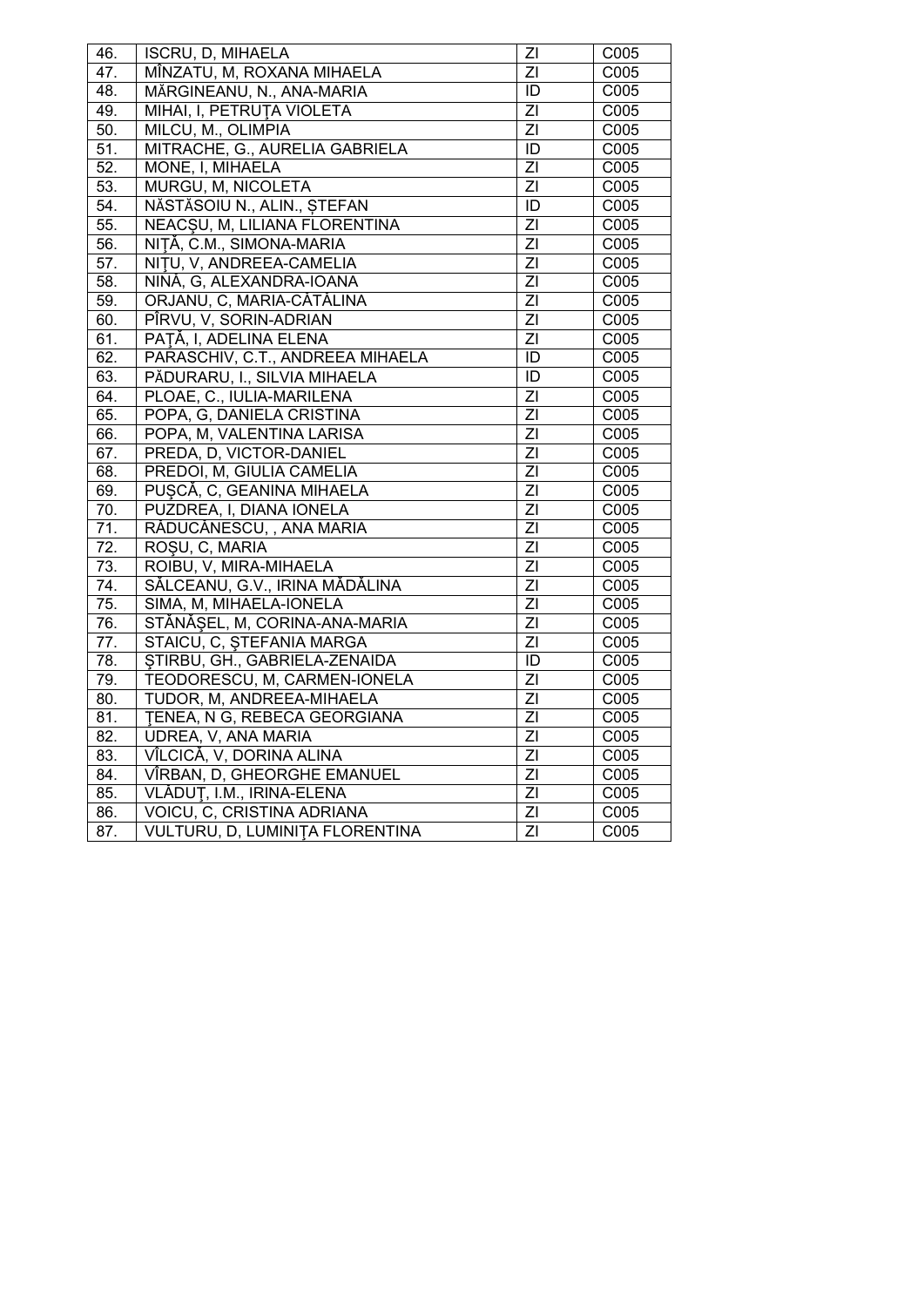# **ANUL 3 - MANAGEMENT - ZI+ID**

# **Sala: C339**

| Nr.<br>crt.       | Numele și prenumele               | zi/ID                | Sala              |
|-------------------|-----------------------------------|----------------------|-------------------|
| 1.                |                                   | ΖI                   | C339              |
|                   | BĂLU, G, OANA MARIA               |                      |                   |
| 2.                | BĂRAN, C, VIORICA MIHAELA         | ΖI                   | C339              |
| 3.                | <b>BABOI, I, CONSTANTIN</b>       | ΖI                   | C339              |
| 4.                | BURCĂ, C., MIRCEA-PETRUȚ          | $\overline{ID}$ (S1) | C339              |
| 5.                | BURTOIU, D. CĂTĂLIN MARIAN        | ΖI                   | $\overline{C}339$ |
| 6.                | CĂLDĂRARU, C, IONELA RAMONA       | ΖI                   | C339              |
| 7.                | CĂLIN, N, ALEXANDRU IONUȚ         | ΖI                   | C339              |
| 8.                | CĂLINOIU, P, MARIA ALEXANDRA      | ΖI                   | C339              |
| 9.                | CĂMĂRAȘU, S O, ȘTEFAN ALEXANDRU   | ID(S1)               | C339              |
| 10.               | CIOCHINDEL, G, GABRIELA           | ΖI                   | C339              |
| 11.               | CISMARU, D., OVIDIU MARIUS        | ID(S1)               | C339              |
| 12.               | CIUGULIN, F, MIHAELA CRISTINA     | ΖI                   | C339              |
| 13.               | COCORA, M., ADRIAN FLORIN         | ID(S1)               | C339              |
| 14.               | COJMAN, C., CLAUDIA               | ID(S1)               | C339              |
| 15.               | CRISTOFIR, M.A., GEORGIANA-ROXANA | ΖI                   | C339              |
| 16.               | CROITORU, C, LAURA GEORGIANA      | ΖI                   | C339              |
| 17.               | DĂBULEANU, C., ELENA LILIANA      | $\overline{ID(}S1)$  | C339              |
| 18.               | DONOVĂȚU, P, DANIELA LARISA       | ΖI                   | C339              |
| 19.               | DONOVICI, M.C., ANAMARIA CRISTINA | ΖI                   | C339              |
| 20.               | DUMITRU, G, IONUȚ CRISTIAN        | ΖI                   | C339              |
| 21.               | FUIOREA, C, MARIA DANIELA         | ΖI                   | C339              |
| 22.               | GHIȚĂ, M.I., ELENA ALINA          | ΖI                   | C339              |
| 23.               | GLIGĂ, V, ANDREEA MARIA           | ΖI                   | C339              |
| 24.               | GRAURE, L.O., IZABELA             | ΖI                   | C339              |
| 25.               | IAGĂR, S, ELENA MIRELA            | ΖI                   | C339              |
| 26.               | MATEI, A, ALEXANDRA MARINA        | ΖI                   | C339              |
| 27.               | MATEOIU, I, DANIELA               | ΖI                   | C339              |
| 28.               | MIERTOIU, N., BOGDAN              | ΖI                   | C339              |
| 29.               | MINEA, N, RALUCA SIMONA           | ΖI                   | C339              |
| 30.               | MONDEA, I., MIHAELA GINA          | ID(S1)               | C339              |
| 31.               | MOȚĂȚĂIANU, G., ȘTEFAN-ALEXANDRU  | ID(S1)               | C339              |
| $\overline{32}$ . | MUŞUROI, E., DRAGOŞ SORIN         | ID(S1)               | C339              |
| $\overline{33}$ . | NITU, C, DORU DANIEL              | ΖI                   | C339              |
| 34.               | NICOLAE, S, MARIANA VICTORITA     | $\overline{Z}$       | C339              |
| 35.               | OPRIȘ, I., LUIGI                  | ID(S1)               | C339              |
| 36.               | OPRIŞAN, Ş, MARIA                 | ΖI                   | C339              |
| 37.               | PĂUN, R, ELENA RODICA             | ΖI                   | C339              |
| 38.               | PĂUNA, M., GEORGIANA-MĂDĂLINA     | ΖI                   | C339              |
| 39.               | PĂUNESCU, F, CRISTINA             | ΖI                   | C339              |
| 40.               | PAPA, M, ANDREEA                  | ΖI                   | C339              |
| 41.               | PASCU, A, MARINA CLAUDIA          | ΖI                   | C339              |
| 42.               |                                   | ID(S1)               |                   |
| 43.               | PÎRVULESCU, A, IZABELLA-LAURA     | ΖI                   | C339              |
|                   | POPESCU, A, ALISA CLARA           |                      | C339              |
| 44.               | POPESCU, R. G., BIANCA - ANELICE  | ΖI                   | C339              |
| 45.               | PREDA, A, LIVIA-ANDREEA           | ΖI                   | C339              |
| 46.               | PRUTEANU, G.C., ANCA-GABRIELA     | ID(S1)               | C339              |
| 47.               | PUIU, C, CĂTĂLINA- LAURA          | ΖI                   | C339              |
| 48.               | RUSU, R, BIANCA-FLORENTINA        | ΖI                   | C339              |
| 49.               | STÁVÁRACHE, G., GABRIEL           | ΖI                   | C339              |
| 50.               | TEICĂ, F, MARIA ȘTEFANIA          | ΖI                   | C339              |
| 51.               | TONTOIU, M, CECIL-CĂTĂLIN         | ΖI                   | C339              |
| 52.               | TOPAI, I, DAN-COSMIN              | ΖI                   | C339              |
| 53.               | TUDOR, D., ANDREEA-RALUCA         | ID(S1)               | C339              |
| 54.               | ZARĂ, M, ELENA CRISTINA           | ΖI                   | C339              |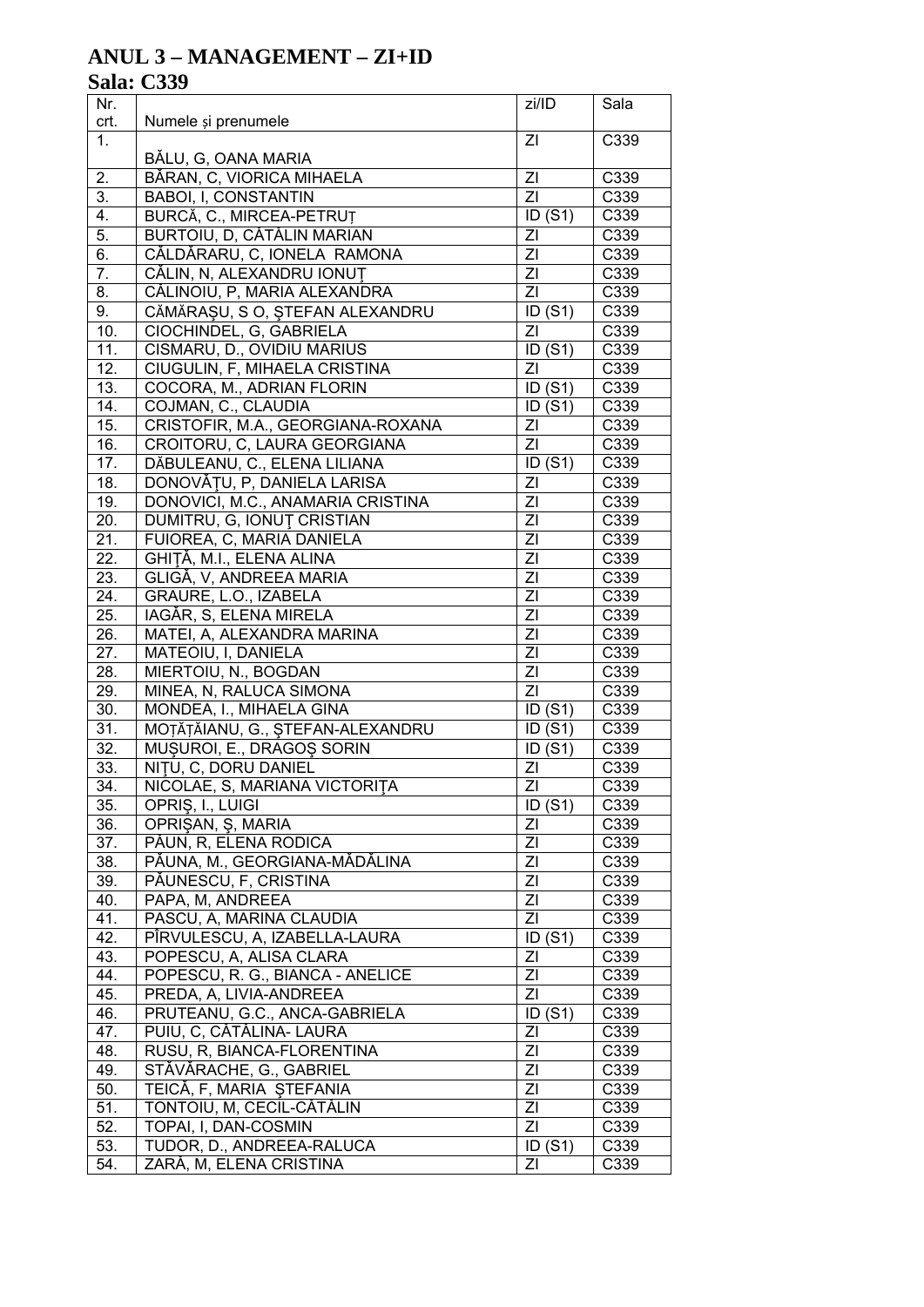# ANUL 3 - ECONOMIE ȘI AFACERI INTERNAȚIONALE - ZI+ID **Sala: C164**

| Nr.               |                                  | zi/ID          | Sala              |
|-------------------|----------------------------------|----------------|-------------------|
| crt.              | Numele și prenumele              |                |                   |
| 1.                | ADAM, A, ADRIAN STEFAN           | $\overline{Z}$ | C164              |
| 2.                | ANDRONACHE, V, IONELA ALEXANDRA  | ZI             | C164              |
| $\overline{3}$ .  | BADEA, M, ADRIAN MARIAN          | $\overline{Z}$ | C164              |
| 4.                | <b>BROZBIC, , SASA</b>           | $\overline{Z}$ | C164              |
| $\overline{5}$ .  | CAZAN, F, DENISA                 | $\overline{Z}$ | C164              |
| 6.                | CIOLAN, I, LUCIAN - ALEXANDRU    | $\overline{Z}$ | C164              |
| 7.                | CONSTANTINESCU, I, ADRIAN IONUT  | ZI             | C164              |
| 8.                | COTIGĂ, T., MĂDĂLINA-CONSTANTINA | $\overline{Z}$ | C164              |
| 9.                | CRISTOFIR, V, ROBERTO NICOLA     | $\overline{Z}$ | C164              |
| 10.               | CRUCERU, F, STEFANIA CRISTINA    | $\overline{Z}$ | C164              |
| 11.               | DUMITRU, M, OANA RALUCA          | $\overline{Z}$ | C164              |
| 12.               | FOTONEA, V., LAURA MIHAELA       | $\overline{Z}$ | C164              |
| 13.               | GAE, I., IONUT-COSTINEL          | $\overline{Z}$ | C164              |
| 14.               | GHEORGHE, M., SORINA-MARINELA    | $\overline{Z}$ | C164              |
| 15.               | GHITĂ, I, CRISTINA RAMONA        | $\overline{Z}$ | C164              |
| 16.               | GHIONESCU, Ş, DENISA MIRELA      | $\overline{Z}$ | C164              |
| $\overline{17}$ . | <b>GRIGORE, H, ALINA ELENA</b>   | $\overline{Z}$ | C164              |
| 18.               | IVĂNUȘ, D V, CARMEN ELENA        | $\overline{Z}$ | C164              |
| $\overline{19}$ . | JONOVIC, , MARIJANA              | $\overline{Z}$ | $\overline{C164}$ |
| 20.               | MARICA, I, ELENA-CRISTIANA       | ZI             | $\overline{C164}$ |
| $\overline{21}$ . | MARIN, E., GEORGIAN-ROBERT       | $\overline{Z}$ | C164              |
| $\overline{22}$ . | MITREA, M, GABRIELA ALEXANDRA    | $\overline{Z}$ | C164              |
| 23.               | MURTAZA, C, FLAVIA ANDREEA       | $\overline{Z}$ | $\overline{C164}$ |
| 24.               | NEACȘU, C C, ELENA CLAUDIA       | $\overline{Z}$ | C164              |
| 25.               | NEGOIANU, I., CRISTINA-NICOLETA  | $\overline{Z}$ | C164              |
| 26.               | OGNEAN, T., TEODORA - IOANA      | ID             | C164              |
| 27.               | ONCICĂ, M., ȘTEFAN               | ZI             | C164              |
| $\overline{28}$ . | OPRIȘAN, Ș., ANDREI              | $\overline{Z}$ | $\overline{C164}$ |
| 29.               | PÂRVULEȚ, M, ANA-MARIA           | $\overline{Z}$ | C164              |
| $\overline{30}$ . | PETRESCU, D, ELEONORA            | $\overline{Z}$ | C164              |
| 31.               | PITIGOI, S, LORENA MARIA         | $\overline{Z}$ | C164              |
| $\overline{32}$ . | PICAN, I, ALEXANDRA- CĂTĂLINA    | $\overline{Z}$ | $\overline{C164}$ |
| 33.               | POPESCU, C., DENISA-CLAUDIA      | ZI             | C164              |
| $\overline{34}$ . | ROȘU, M., LAVINIA-COSTINELA      | $\overline{Z}$ | C164              |
| 35.               | SAINU, I, LOREDANA GEORGIANA     | $\overline{Z}$ | C164              |
| $\overline{36}$ . | STANCIU, E, HERMINA              | $\overline{Z}$ | $\overline{C164}$ |
| 37.               | TALPĂ, I, MIHAELA IRINA          | ΖI             | C164              |
| 38.               | TOADER, G, ILEANA                | $\overline{Z}$ | C164              |
| 39.               | TOCHILĂ, G., DRAGOȘ-IOAN         | ΖI             | C164              |
| 40.               | VÎLCEA, T, LAURENȚIU             | $\overline{Z}$ | C164              |

### ANUL 3 - ECONOMIA COMERȚULUI, TURISMULUI  $$I$  SERVICIILOR –  $ZI$  $Sala \cdot C142$

| ðaia. U14J       |                                  |       |                  |
|------------------|----------------------------------|-------|------------------|
| Nr.              |                                  | zi/ID | Sala             |
| crt.             | Numele și prenumele              |       |                  |
| $\mathbf{1}$ .   | ALIONESCU, V., MARINELA-VASILICA | ΖI    | C <sub>143</sub> |
| $\overline{2}$ . | ANGHELIN, C., EMANUELA           | ΖI    | C <sub>143</sub> |
| 3.               | ARMĂȘELU, S., FLORINEL           | ΖI    | C <sub>143</sub> |
| 4.               | BÎLDEA, C., VIOREL-MARIAN        | ΖI    | C143             |
| 5.               | BĂLUȚĂ, I., OANA                 | ΖI    | C143             |
| 6.               | BOT, A., BEATRICE-LARISA         | ΖI    | C143             |
| 7.               | BUZATU, I., CARMEN-MARINELA      | ΖI    | C <sub>143</sub> |
| 8.               | CIOAREC, C., RADU DANIEL         | ΖI    | C <sub>143</sub> |
| 9.               | COCHINĂ, C., OTILIA-SPERANȚA     | ΖI    | C <sub>143</sub> |
| 10.              | CORBOIANU, Ş., IONELA-CLAUDIA    | ΖI    | C <sub>143</sub> |
| 11.              | COTEL, C., NICOLETA              | ΖI    | C <sub>143</sub> |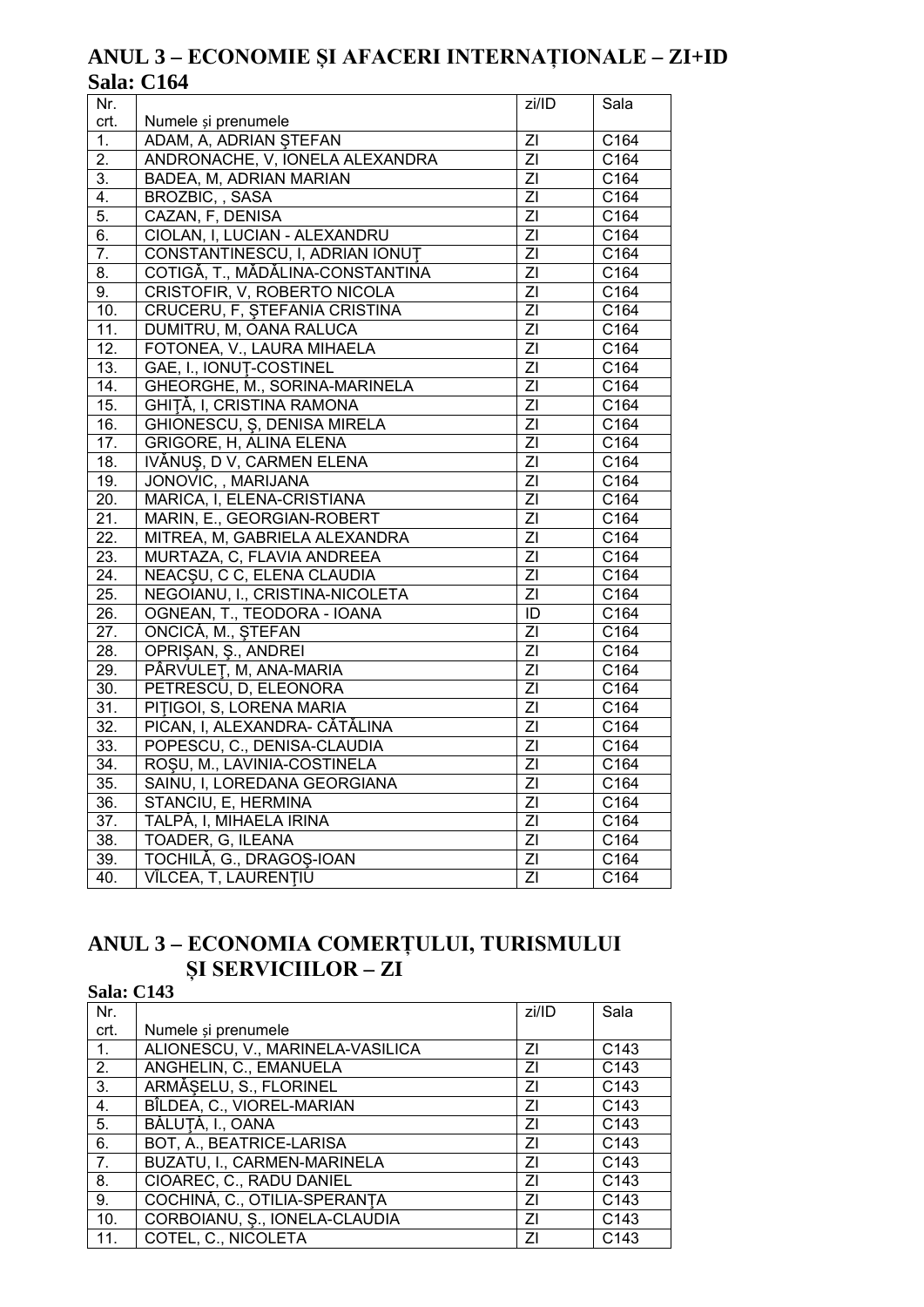| 12. | CRUCERU, D., ALEXANDRU-GABRIEL   | ΖI | C143             |
|-----|----------------------------------|----|------------------|
| 13. | DEACONESCU, V., OANA-MARIA       | ΖI | C143             |
| 14. | DOROBĂȚ, M.C., MARINA-CLAUDIA    | ZI | C <sub>143</sub> |
| 15. | DUMITRAȘCU, S., MARIA-ALEXANDRA  | ΖI | C <sub>143</sub> |
| 16. | GABROVEANU, A., ANDREEA          | ΖI | C <sub>143</sub> |
| 17. | GHERGHINA, T., ILONA FLORENTINA  | ΖI | C143             |
| 18. | ILIE, L.C., ANDREEA - CLAUDIA    | ZI | C143             |
| 19. | IORDACHE, I., MĂDĂLINA-GEORGIANA | ΖI | C143             |
| 20. | IORDACHE, T., FLORIN-ROBERT      | ZI | C143             |
| 21. | MITRAN, A., ANDRADA KARINA       | ΖI | C143             |
| 22. | NEAȚU, M., BIANCA-CĂTĂLINA       | ΖI | C143             |
| 23. | NEAGRĂ, M., FLORIN-DANIEL        | ΖI | C143             |
| 24. | NICOLAE, I., BOGDAN-AUREL        | ΖI | C143             |
| 25. | PÎRVAN, R., MĂDĂLINA-ELENA       | ZI | C143             |
| 26. | PLOSTINARU, C., ANDREI           | ZI | C143             |
| 27. | PRESURĂ, C., ALINA-MARINELA      | ZI | C143             |
| 28. | PRIOTEASA, C., VIOREL-ALEXANDRU  | ΖI | C143             |
| 29. | PUTUREANU, I., IONELA            | ΖI | C143             |
| 30. | RISTOIU, N., FLORI-MIHAELA       | ΖI | C143             |
| 31. | SPĂTARU, T., ALINA               | ΖI | C143             |
| 32. | STANCA, I., MARIA-ROXANA         | ΖI | C143             |
| 33. | STANCIU, C., GEORGE-BOGDAN       | ΖI | C143             |
| 34. | SERBAN, G., RALUCA-MIHAELA       | ΖI | C143             |
| 35. | TUTĂ, G., MARIA-LARISA           | ΖI | C143             |
| 36. | UNGUREANU, I., ELENA-DIANA       | ZI | C143             |
| 37. | URS, V., ANA-MARIA               | ΖI | C143             |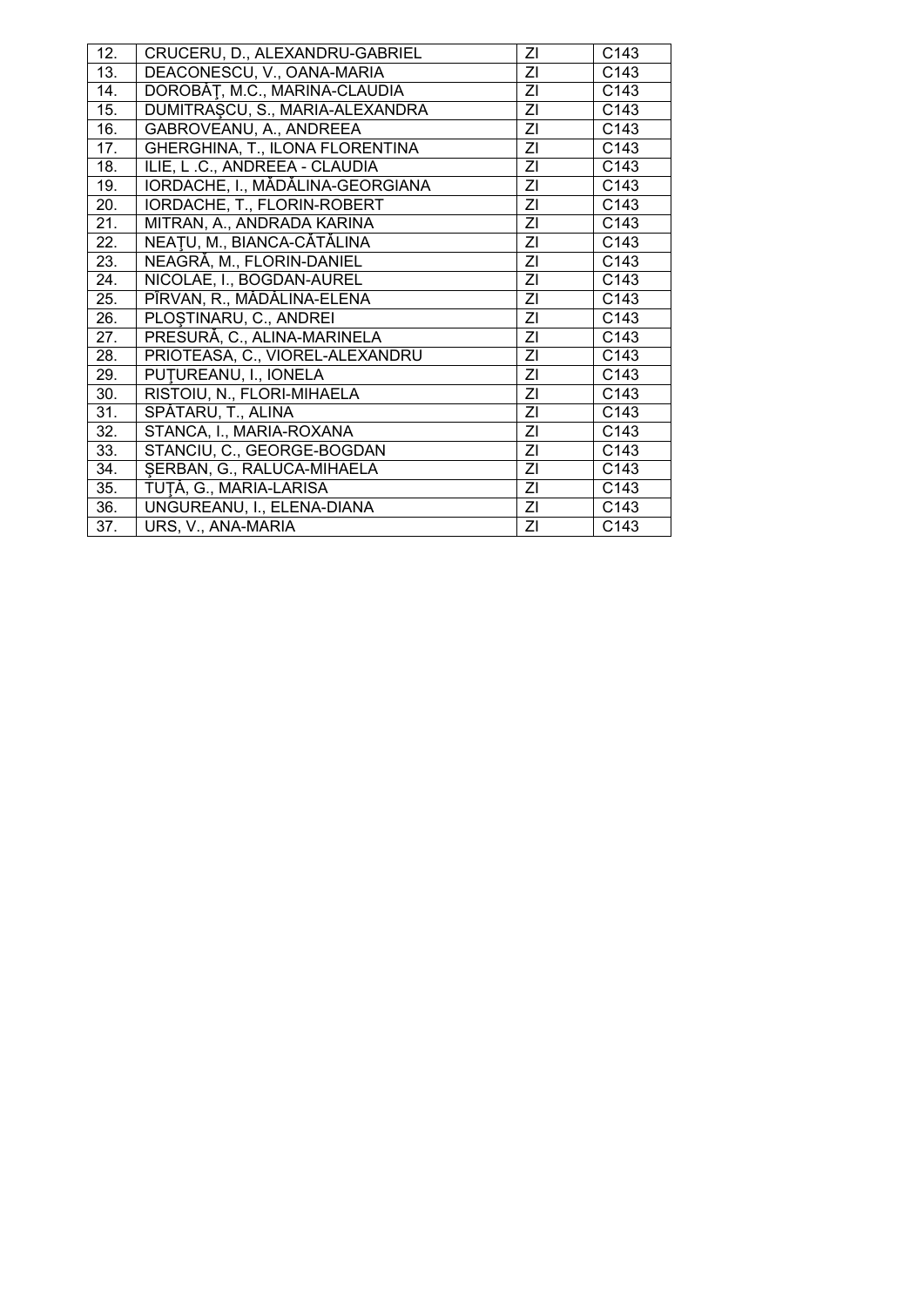# **ANUL 3 - MARKETING - ZI**

# **Sala: C270**

| Nr.               |                                       | zi/ID          | Sala               |
|-------------------|---------------------------------------|----------------|--------------------|
| crt.              | Numele și prenumele                   |                |                    |
| 1.                | ANGHELESCU, I, ANGELA VICTORIA        | ZI             | $\overline{C27}0$  |
| $\overline{2}$ .  | ARCAS, I, ANDREI DANIEL               | $\overline{Z}$ | C270               |
| $\overline{3}$ .  | BADEA, V, CARMEN-VICTORIA             | $\overline{Z}$ | C270               |
| 4.                | BĂZĂVAN, A, GEORGIANA DANIELA         | $\overline{Z}$ | C270               |
| 5.                | <b>BUDULAN, M, VERONICA</b>           | $\overline{Z}$ | C270               |
| $\overline{6}$ .  | CEAUȘU, LF, DELIA MIHAELA             | $\overline{Z}$ | C270               |
| 7.                | CÎRCIUMARU, E, ELENA EMILIA           | $\overline{Z}$ | C270               |
| 8.                | CONSTANTINESCU, D., MIHAI DANIEL      | $\overline{Z}$ | C270               |
| 9.                | DRAGU GHIȚĂ, N, SIMONA                | $\overline{Z}$ | C270               |
| 10.               | DRĂGHICI, D, ALEXANDRA GEORGIANA      | $\overline{Z}$ | C270               |
| 11.               | DRAGOMIR, G, VLAD ALEXANDRU           | $\overline{Z}$ | C270               |
| $\overline{12}$ . | ENE, DM, LEONARD-DANIEL               | $\overline{Z}$ | C270               |
| 13.               | EPURE, I, EMANUELA                    | $\overline{Z}$ | C270               |
| 14.               | GEANTĂ, M, MARINELA ANDREEA           | $\overline{Z}$ | C270               |
| 15.               | GHENCIOIU, V, IONELA ADRIANA          | $\overline{Z}$ | C270               |
| 16.               | GOLUMBEANU, A., ALEXANDRU CONSTANTIN  | $\overline{Z}$ | C270               |
| 17.               | HARITONOVICI, C. G., XENIA MARIA      | $\overline{Z}$ | C270               |
| 18.               | ILIESCU, N, NICOLETA                  | $\overline{Z}$ | C270               |
| 19.               | IORDAN, I, IONELA                     | $\overline{Z}$ | C270               |
| 20.               | LOGHIN, N, DANIELA                    | $\overline{Z}$ | C270               |
| 21.               | MARICA, I, IONELA-IULIA               | $\overline{Z}$ | C270               |
| $\overline{22}$ . | MARICA, M, DRAGOS CĂTĂLIN             | $\overline{Z}$ | C270               |
| 23.               | MIHAI, D, OVIDIU MARIUS               | $\overline{Z}$ | C270               |
| 24.               | NEAGOE, I, DORINA COSMINA             | $\overline{Z}$ | $\overline{C270}$  |
| 25.               | POPESCU, D, CRISTIAN DENIS            | $\overline{Z}$ | C270               |
| $\overline{26}$ . | PRISTOLEANU, C.G., VALENTINA ȘTEFANIA | $\overline{Z}$ | C270               |
| 27.               | ROCȘOREANU, C, ALINA                  | ΖI             | $\overline{C2}$ 70 |
| 28.               | SANDU, A, ANGELICA MARIANA            | $\overline{Z}$ | C270               |
| 29.               | SĂTÎRBAȘA, G.G., ANDREEA LOREDANA     | $\overline{Z}$ | C270               |
| 30.               | STANA, LC, DAIANA NICOLETA            | $\overline{Z}$ | C270               |
| 31.               | SURDU, I, ADELINA-ANIŞOARA            | $\overline{Z}$ | C270               |
| $\overline{32}$ . | SERCĂU, E, PETRIȘOR ALIN              | $\overline{Z}$ | C270               |
| 33.               | <b>STIRBU, GH, LIVIU GABRIEL</b>      | ZI             | C270               |
| 34.               | TIPIȘTE, M, CLAUDIA MĂDĂLINA          | $\overline{Z}$ | C270               |
| 35.               | UTI, I, DIANA                         | $\overline{Z}$ | C270               |
| 36.               | VAVA, F, ȘTEFAN DANIEL                | $\overline{Z}$ | C270               |
| 37.               | VLĂDUȚ, G, ELENA DIANA GEORGIANA      | ZI             | $\overline{C}270$  |
| 38.               | ZABAD, A, DIANA-VIOLETA               | $\overline{Z}$ | C270               |
| 39.               | ZARĂ, M, ALEXANDRU                    | $\overline{Z}$ | C270               |

# ANUL 3 - INFORMATICA ECONOMICĂ - ZI **Sala: C443A**

| Nr.  |                                     | zi/ID | Sala  |
|------|-------------------------------------|-------|-------|
| crt. | Numele și prenumele                 |       |       |
| 1.   | ANDRONIE, R, ELIZA REBECA           | ΖI    | C443A |
| 2.   | BARBU, A, NICUSOR CORNEL            | ΖI    | C443A |
| 3.   | BÂRȚAN, V, RĂZVAN MIHAI             | ΖI    | C443A |
| 4.   | BREZNICEANU, G, DOINA               | ΖI    | C443A |
| 5.   | <b>BRICEAG, M, CRISTIANA ELENA</b>  | ΖI    | C443A |
| 6.   | CHINEAȚĂ, A I, ANDREEA-ELENA        | ZI    | C443A |
| 7.   | CHIRIȚĂ, F, IONELA MĂDĂLINA         | ΖI    | C443A |
| 8.   | CHITU, GH, FLORIN- VLAD             | ZI    | C443A |
| 9.   | COPCĂ, M, LAVINIA DIANA             | ΖI    | C443A |
| 10.  | DIACONU FLOREA, D, LOREDANA MIHAELA | ZI    | C443A |
| 11.  | DICĂ, V, MARIA VIORELA              | ΖI    | C443A |
| 12.  | DUMITRASCU, S, IOANA-OANA           | ZI    | C443A |
| 13.  | LEOVEANU, CM, GABRIEL-ANDREI        | ΖI    | C443A |